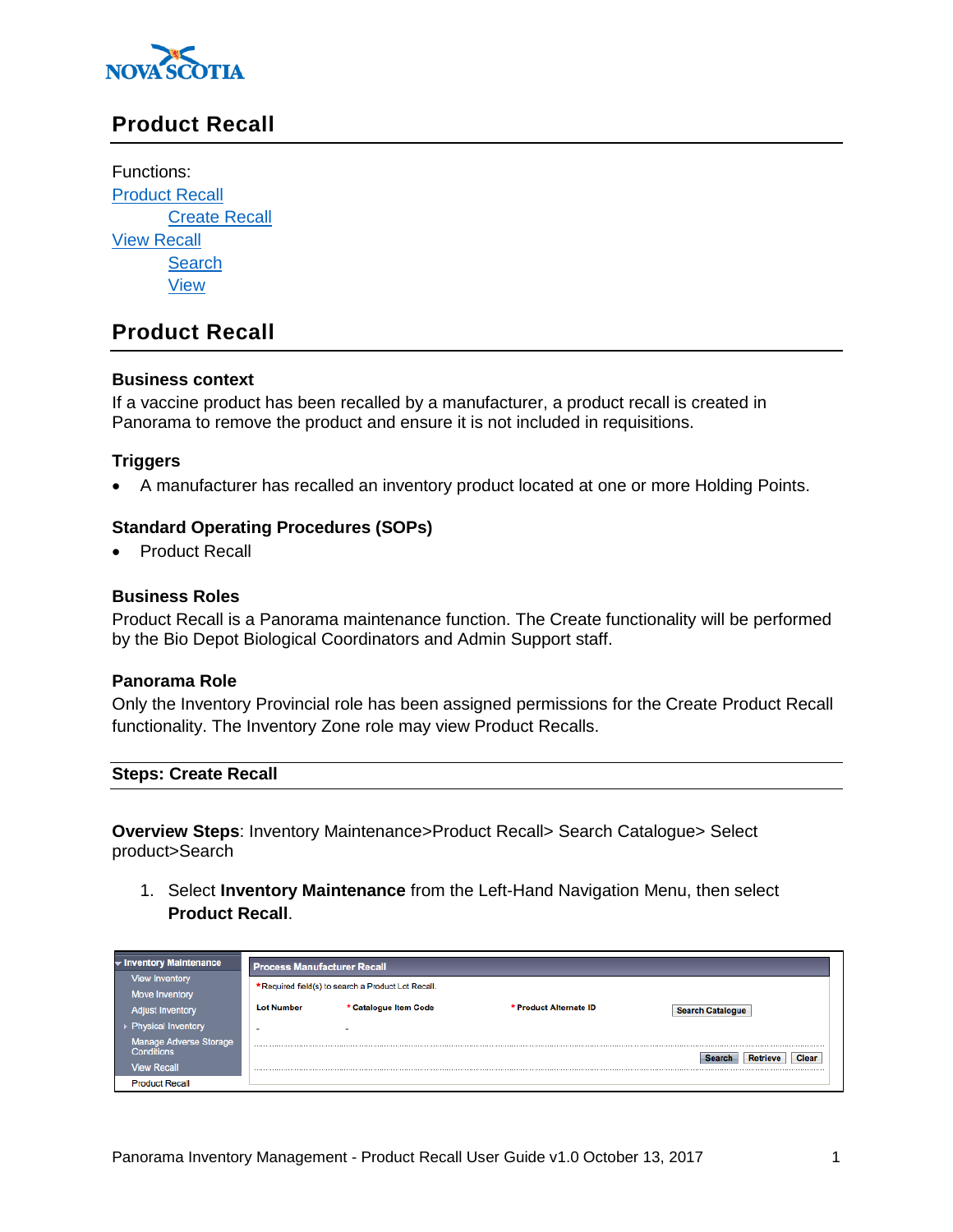

2. The **Process Manufacturer Recall** screen displays. Click the **Search Catalogue**  button.

| <b>Process Manufacturer Recall</b>                  |                                       |                                                                             |                      |                                      |                                     |
|-----------------------------------------------------|---------------------------------------|-----------------------------------------------------------------------------|----------------------|--------------------------------------|-------------------------------------|
|                                                     |                                       |                                                                             |                      |                                      |                                     |
| * Required field(s) to search a Product Lot Recall. |                                       |                                                                             |                      |                                      |                                     |
| <b>Lot Number</b>                                   | * Catalogue Item Code                 | * Product Alternate ID                                                      |                      | <b>Search Catalogue</b>              |                                     |
| $\sim$                                              |                                       |                                                                             |                      |                                      |                                     |
|                                                     |                                       |                                                                             |                      | <b>Search</b>                        | Clear<br><b>Retrieve</b>            |
|                                                     |                                       |                                                                             |                      |                                      |                                     |
| <b>Search Results</b>                               |                                       |                                                                             |                      |                                      |                                     |
| <b>Row Actions:</b>                                 | <b>Recall Selected Lots</b>           |                                                                             |                      |                                      |                                     |
| <b>Catalogue Item</b><br><b>Select</b><br>Code      | <b>Product</b><br><b>Alternate ID</b> | <b>Product Trade</b><br><b>Catalogue Item</b><br><b>Name</b><br><b>Name</b> | Lot<br><b>Number</b> | <b>Current Expiry</b><br><b>Date</b> | <b>Current Lot</b><br><b>Status</b> |

3. The **Catalogue Item Search** screen displays. Enter the catalogue search criteria and click the **Search** button.

| <b>Catalogue Item Code:</b>                                                                                                                                      |                                           |                |                       | <b>Product Alternate ID:</b>                | PPD(MDV) |                  |               |                                                           |
|------------------------------------------------------------------------------------------------------------------------------------------------------------------|-------------------------------------------|----------------|-----------------------|---------------------------------------------|----------|------------------|---------------|-----------------------------------------------------------|
| <b>Catalogue Item Status:</b>                                                                                                                                    | Active<br><b>Discontinued</b><br>Inactive |                |                       | <b>Find Search String:</b>                  |          |                  |               |                                                           |
| Level 1 - Category:                                                                                                                                              |                                           | Add            | Edit                  |                                             |          |                  |               | $\Diamond$                                                |
| Level 2 - Product Group:                                                                                                                                         |                                           | <b>Add</b>     | Edit                  |                                             |          |                  |               |                                                           |
| Level 3 - Generic Product Strength:                                                                                                                              |                                           | <b>Add</b>     | <b>Edit</b>           |                                             |          |                  |               |                                                           |
| <b>Level 4 - Generic Product Presentation:</b>                                                                                                                   |                                           | Add            | Edit                  |                                             |          |                  |               |                                                           |
| Level 5 - Generic Product Package Size:                                                                                                                          |                                           | Add            | Edit                  |                                             |          |                  |               |                                                           |
| Level 6 - Trade Product:                                                                                                                                         |                                           | Add            | Edit                  |                                             |          |                  |               | Ö.                                                        |
| <b>Search Results Returned</b><br>Your search criteria returned 1 result(s).<br><b>Select All</b><br><b>Deselect All</b><br><b>Catalogue Item</b><br><b>Code</b> | <b>Product</b><br><b>Alternate ID</b>     |                | <b>Catalogue Item</b> | <b>Catalogue Item</b><br><b>Description</b> |          | <b>Catalogue</b> | <b>Search</b> | <b>Retrieve</b><br>Clear<br><b>Current Catalogue Item</b> |
|                                                                                                                                                                  |                                           | <b>Name</b>    |                       |                                             |          | <b>Level</b>     | <b>Status</b> |                                                           |
| 54                                                                                                                                                               | PPD(MDV)                                  | <b>MDV)SPL</b> | Tubersol®(1mL         | PPD-Tuberculin                              |          | 6                | Active        |                                                           |
|                                                                                                                                                                  |                                           |                |                       |                                             |          |                  |               |                                                           |

4. The search results display in the **Search Results Returned** section.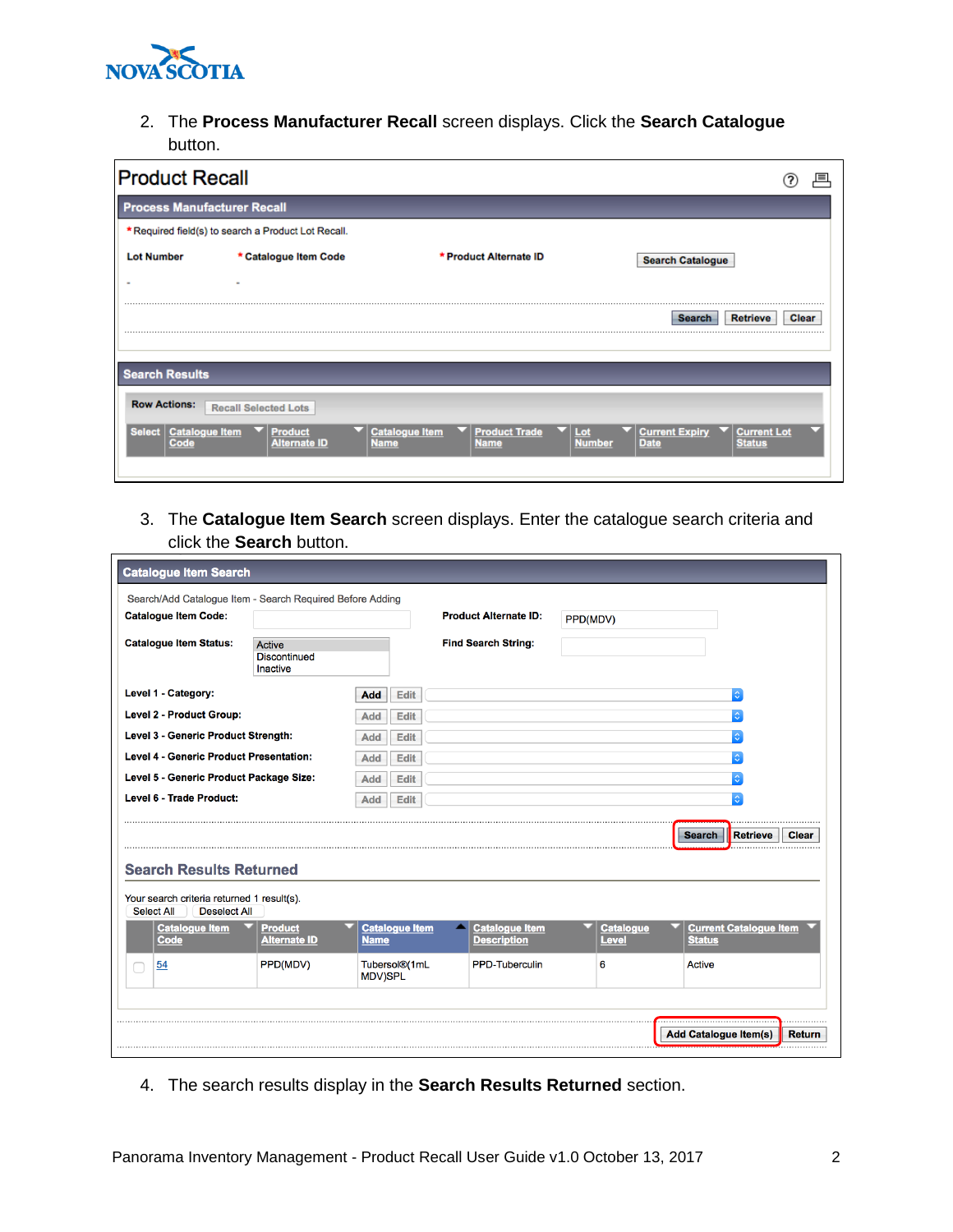

- 5. Click the **Add Catalogue Item(s)** button. The catalogue item is added to the **Product Recall** search screen.
	- The lot numbers for the product are listed in the **Lot Number** field.
	- The **Catalogue Item Code** is populated.
	- The **Product Alternate ID** field is populated.

| <b>Product Recall</b>                                                          |                       |                        |                                    |  |
|--------------------------------------------------------------------------------|-----------------------|------------------------|------------------------------------|--|
| <b>Process Manufacturer Recall</b>                                             |                       |                        |                                    |  |
| * Required field(s) to search a Product Lot Recall.                            |                       |                        |                                    |  |
| <b>Lot Number</b>                                                              | * Catalogue Item Code | * Product Alternate ID | <b>Search Catalogue</b>            |  |
| C4175AB<br>C4441AB<br>C4462AB<br>C4513BA<br>C4636AA<br>C4858AA<br>C4858AA-CC01 | 54                    | PPD(MDV)               |                                    |  |
|                                                                                |                       |                        | <b>Retrieve</b><br>Clear<br>Search |  |

6. Select the Lot Number of interest and click **Search**. The results will display.

|    | <b>Search Results</b>                              |                                       |                                              |                                     |               |                                      |                                     |  |
|----|----------------------------------------------------|---------------------------------------|----------------------------------------------|-------------------------------------|---------------|--------------------------------------|-------------------------------------|--|
|    | <b>Row Actions:</b><br><b>Recall Selected Lots</b> |                                       |                                              |                                     |               |                                      |                                     |  |
|    | Select   Catalogue Item<br>Code                    | <b>Product</b><br><b>Alternate ID</b> | <b>Catalogue Item</b><br><b>Name</b>         | <b>Product Trade</b><br><b>Name</b> | <b>Number</b> | <b>Current Expiry</b><br><b>Date</b> | <b>Current Lot</b><br><b>Status</b> |  |
| M) | 54                                                 | PPD(MDV)                              | Tubersol <sup>®</sup> (1mL<br><b>MDV)SPL</b> | <b>Tubersol®</b>                    | C4636AA       | 2016 Dec 31                          | <b>Expired</b>                      |  |

- 7. Select the inventory item to be recalled and click the **Recall Selected Lots** button. The **Process Manufacturer Recall** screen will be displayed.
- 8. Complete the mandatory fields: **Recall Date, Recall Reason** and **Recall Source**.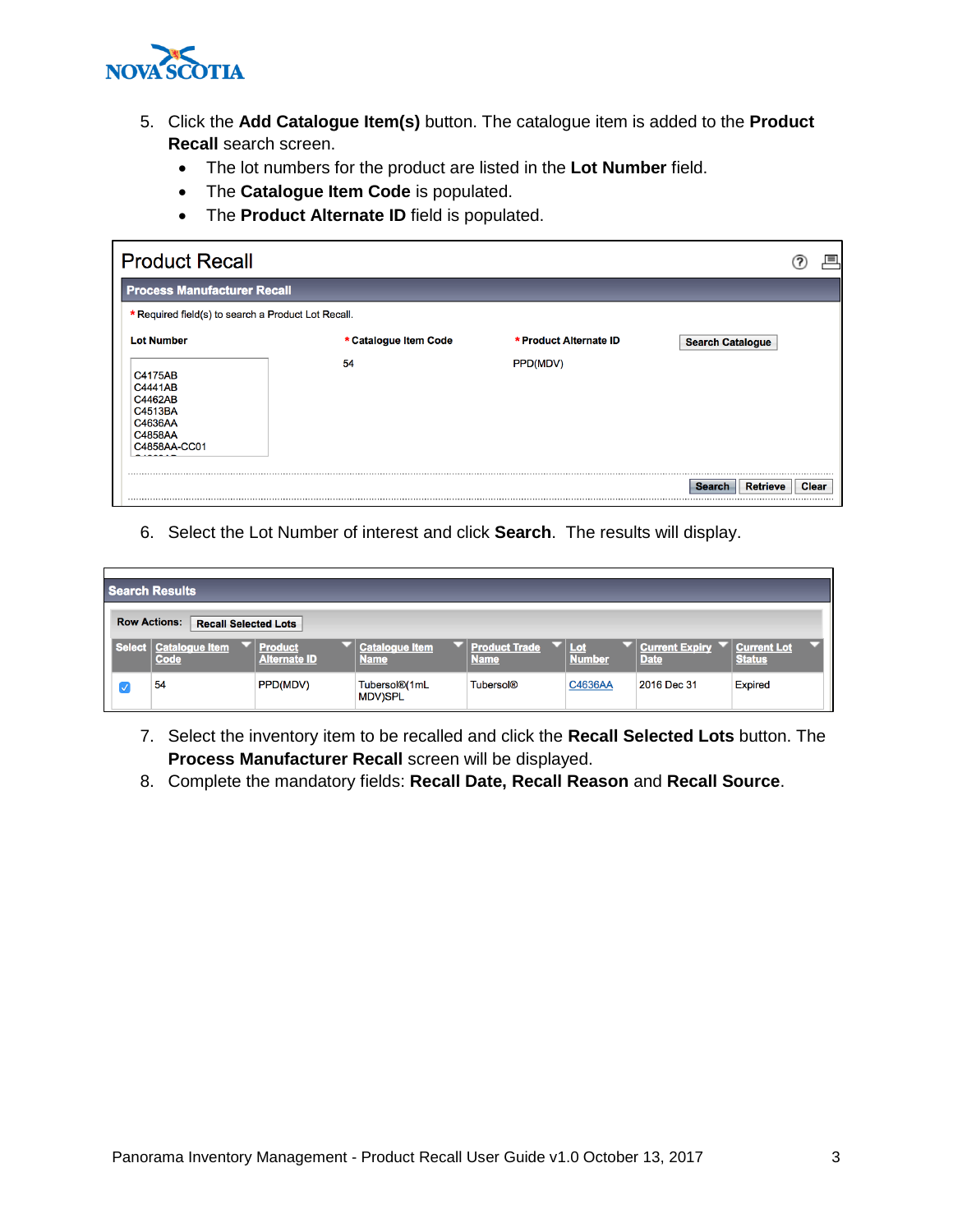

| <b>Process Manufacturer Recall</b>       |                                     |                                          |
|------------------------------------------|-------------------------------------|------------------------------------------|
| * Required field                         |                                     |                                          |
| <b>Catalogue Item Code</b>               | <b>Product Alternate ID</b>         |                                          |
| 54                                       | PPD(MDV)                            |                                          |
| <b>Product Trade Name</b>                | <b>Catalogue Item Name</b>          |                                          |
| <b>Tubersol®</b>                         | Tubersol®(1mL MDV)SPL               |                                          |
| <b>Lot Number</b>                        | <b>Current Expiry Date</b>          | <b>Current Lot Status</b>                |
| C4636AA                                  | 2016 Dec 31                         | <b>Expired</b>                           |
|                                          |                                     |                                          |
|                                          |                                     |                                          |
| * Recall Date                            | * Recall Reason                     | * Recall Source                          |
| 噩<br>$1\overline{6}$<br>10<br>2017       | Manufacturer recall<br>$\Diamond$   | Manufacturer letter                      |
| dd<br>mm<br><b>уууу</b>                  |                                     |                                          |
| <b>Recommended Client follow-up</b>      | <b>Required Product Disposition</b> |                                          |
|                                          |                                     |                                          |
|                                          |                                     | <b>Show Inventory</b>                    |
|                                          |                                     |                                          |
|                                          |                                     |                                          |
| <b>Holding Point Inventory Details</b>   |                                     | ↓ Show Holding Point Inventory Details   |
| <b>Current Requisition Details</b>       |                                     | Show Current Requisition Details         |
| <b>Previous Product Movement Details</b> |                                     | ↓ Show Previous Product Movement Details |
|                                          |                                     | <b>Save</b><br>Cancel                    |

9. Click the **Save** button. A prompt to confirm the recall will display.

| You are about to Recall product lot# C4636AA. Please ensure its accuracy. Do you wish to continue? |              |
|----------------------------------------------------------------------------------------------------|--------------|
|                                                                                                    | OK<br>Cancel |

10. To proceed, click **OK**. A success confirmation message is displayed.

| <b>Product Recall</b>                         |  |
|-----------------------------------------------|--|
| Product Lots have been successfully recalled. |  |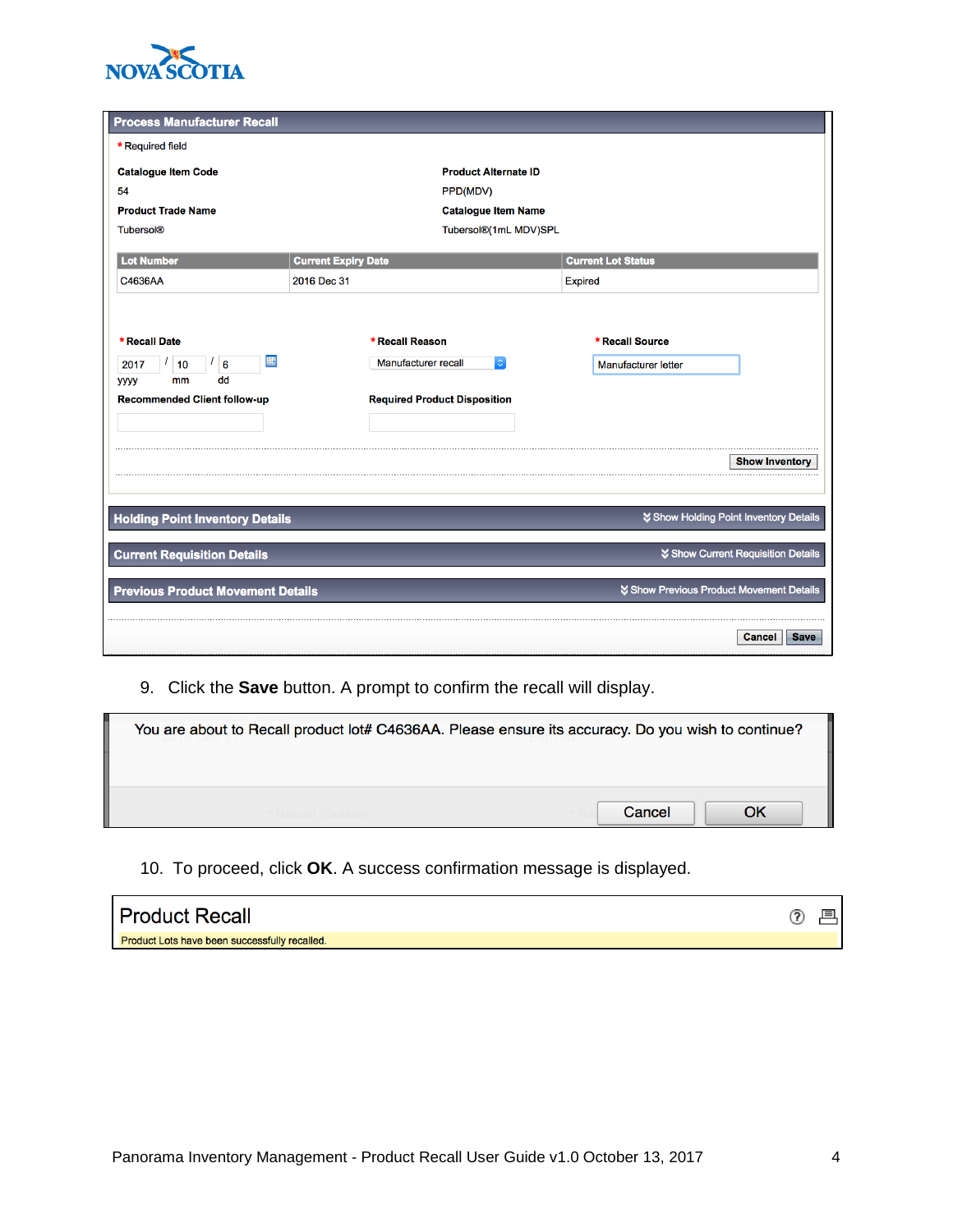

# <span id="page-4-0"></span>**View Recall**

## **Business context**

View Recall allows authorized users to search for and view a previously saved product recall.

# **Triggers**

A review of a product recall is required.

## **Standard Operating Procedures (SOPs)**

• Product Recall

## **Business Roles**

View Recall is a Panorama maintenance function. It will be performed by the Bio Depot Biological Coordinators, the Biological Coordinators at the zones, and the admin support staff.

#### **Panorama Role**

Both the Inventory Zone and the Inventory Provincial roles have permissions for the View Recall functionality.

<span id="page-4-1"></span>

| <b>Steps: Search</b> |  |
|----------------------|--|

**Overview Steps**: Inventory Maintenance>View Recall>Add Recall search criteria>Search

1. Select **Inventory Maintenance** from the Left-Hand Navigation Menu, then select **View Recall.** 

| <b>v</b> Inventory Maintenance              | <b>Search Process Manufacturer Recall</b> |                         |   |                              |                   |    |  |
|---------------------------------------------|-------------------------------------------|-------------------------|---|------------------------------|-------------------|----|--|
| <b>View Inventory</b>                       |                                           |                         |   |                              |                   |    |  |
| Move Inventory                              | <b>Recall Start Date:</b>                 |                         | E | <b>Recall End Date:</b>      |                   | 噩  |  |
| <b>Adjust Inventory</b>                     |                                           | dd<br>mm<br><b>yyyy</b> |   |                              | mm<br><b>yyyy</b> | dd |  |
| ▶ Physical Inventory                        | <b>Catalogue Item Name:</b>               |                         |   | <b>Product Alternate Id:</b> |                   |    |  |
| Manage Adverse Storage<br><b>Conditions</b> | <b>Manufacturer Code:</b>                 |                         |   | <b>Product Trade Name:</b>   |                   |    |  |
| <b>View Recall</b>                          | <b>Lot Number:</b>                        |                         |   |                              |                   |    |  |
| <b>Product Recall</b>                       |                                           |                         |   |                              |                   |    |  |
| Inventory Setup                             | Clear<br>Retrieve<br>Search               |                         |   |                              |                   |    |  |

2. The **Search Process Manufacturer Recall** screen displays. Enter search criteria and click the **Search** button.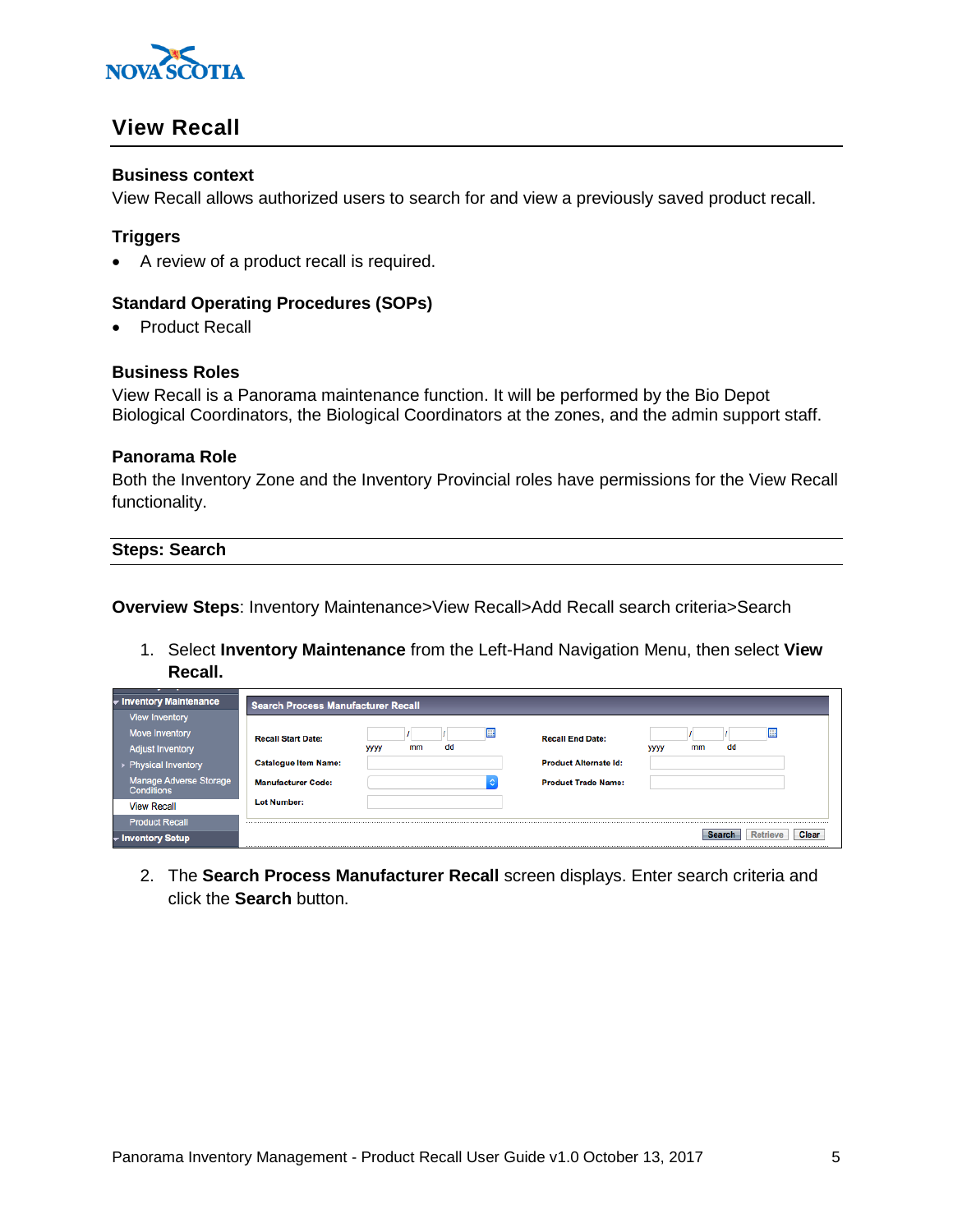

| $\bullet$ | Search options include Recall Start Date and Recall End Date, Product             |
|-----------|-----------------------------------------------------------------------------------|
|           | Alternate ID, and Lot Number.                                                     |
| $\bullet$ | The Lot Number search criteria field is a type-ahead field. As the first few      |
|           | letters/numbers of the lot number are entered, matching lot numbers will display. |
|           | Select the lot number from the list.                                              |
|           | A search without criteria will generate all product recalls in the system.        |

| <b>Product Recall</b>                      |                                 |                                     |                         |                                          |                              |                    |               |                                   |              |
|--------------------------------------------|---------------------------------|-------------------------------------|-------------------------|------------------------------------------|------------------------------|--------------------|---------------|-----------------------------------|--------------|
| <b>Search Process Manufacturer Recall</b>  |                                 |                                     |                         |                                          |                              |                    |               |                                   |              |
| <b>Recall Start Date:</b>                  | dd<br>mm<br><b>yyyy</b>         |                                     | <b>Recall End Date:</b> |                                          | <b>yyyy</b>                  | mm                 | dd            | 脚                                 |              |
| <b>Catalogue Item Name:</b>                |                                 |                                     |                         | <b>Product Alternate Id:</b><br>PPD(MDV) |                              |                    |               |                                   |              |
| <b>Manufacturer Code:</b>                  |                                 |                                     |                         | <b>Product Trade Name:</b>               |                              |                    |               |                                   |              |
| <b>Lot Number:</b>                         | C4636AA-RCL                     |                                     |                         |                                          |                              |                    |               |                                   |              |
|                                            |                                 |                                     |                         |                                          |                              |                    | <b>Search</b> | <b>Retrieve</b>                   | <b>Clear</b> |
| <b>Search Results</b>                      |                                 |                                     |                         |                                          |                              |                    |               | Hide Search Results               |              |
| Your search criteria returned 1 result(s). |                                 |                                     |                         |                                          |                              |                    |               |                                   |              |
| <b>Row Actions:</b><br><b>View Recall</b>  |                                 |                                     |                         |                                          |                              |                    |               |                                   |              |
| <b>Product Alternate</b><br>ld             | <b>Catalogue Item Name</b>      | <b>Product Trade</b><br><b>Name</b> | Lot<br><b>Number</b>    |                                          | <b>Recall</b><br><b>Date</b> | <b>User Id</b>     |               | <b>Transaction</b><br><b>Date</b> |              |
| PPD(MDV)<br>O                              | Tubersol®(1mL<br><b>MDV)SPL</b> | <b>Tubersol®</b>                    | C4636AA-<br><b>RCL</b>  |                                          | 2017 Oct 6                   | Parsons,<br>Cheryl |               | 2017 Oct 8                        |              |

3. The search results display in the **Search Results** section of the screen.

<span id="page-5-0"></span>**Steps: View Product Recall**

**Overview Steps**: Search>Select Product Recall item>View Product Recall item>Cancel

1. Select the radio button of the recalled item(s) and click the **View Recall** button.

| <b>Search Results</b><br>A Hide Search Results |                                            |                                                         |                  |                        |                              |                    |                                   |  |  |  |  |
|------------------------------------------------|--------------------------------------------|---------------------------------------------------------|------------------|------------------------|------------------------------|--------------------|-----------------------------------|--|--|--|--|
|                                                | Your search criteria returned 1 result(s). |                                                         |                  |                        |                              |                    |                                   |  |  |  |  |
|                                                | <b>Row Actions:</b><br><b>View Recall</b>  |                                                         |                  |                        |                              |                    |                                   |  |  |  |  |
|                                                |                                            | Product Alternate ▼ Catalogue Item Name ▼ Product Trade | <b>Name</b>      | <b>Number</b>          | <b>Recall</b><br><b>Date</b> | User Id            | <b>Transaction</b><br><b>Date</b> |  |  |  |  |
|                                                | PPD(MDV)                                   | Tubersol®(1mL<br><b>MDV)SPL</b>                         | <b>Tubersol®</b> | C4636AA-<br><b>RCL</b> | 2017 Oct 6                   | Parsons,<br>Cheryl | 2017 Oct 8                        |  |  |  |  |

2. The **Process Manufacturer Recall** screen is displayed; review the recall detail information.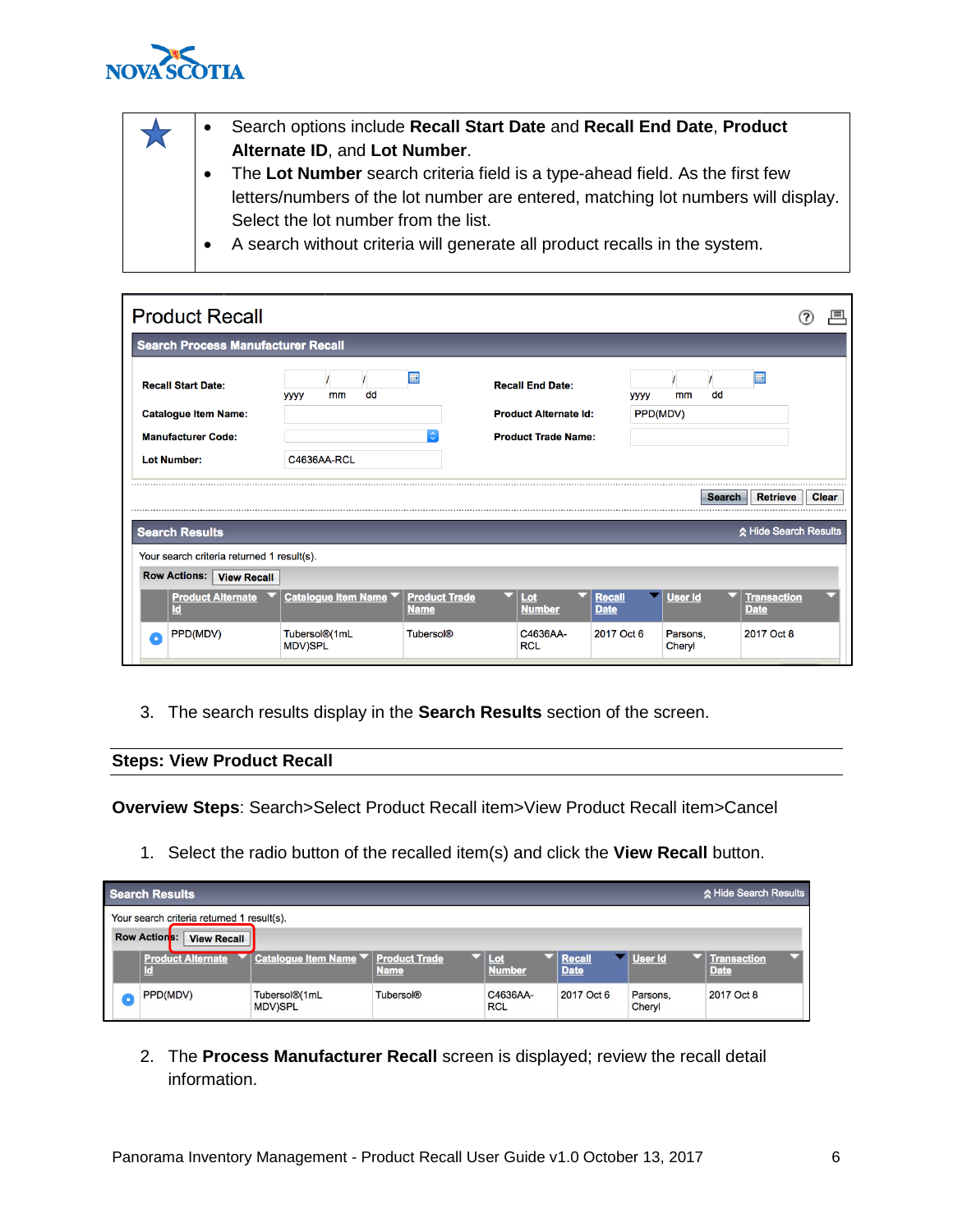

饮

| <b>Product Recall</b>                          |                                                                    | 目                                      |
|------------------------------------------------|--------------------------------------------------------------------|----------------------------------------|
| <b>Process Manufacturer Recall</b>             |                                                                    |                                        |
| * Required field                               |                                                                    |                                        |
| <b>Catalogue Item Code</b>                     | <b>Product Alternate ID</b>                                        |                                        |
| 54                                             | PPD(MDV)                                                           |                                        |
| <b>Product Trade Name</b>                      | <b>Catalogue Item Name</b>                                         |                                        |
| <b>Tubersol®</b>                               | Tubersol®(1mL MDV)SPL                                              |                                        |
|                                                |                                                                    |                                        |
| <b>Lot Number</b>                              | <b>Current Expiry Date</b>                                         | <b>Current Lot Status</b>              |
| C4636AA-RCL                                    | 2016 Dec 31                                                        | Recalled                               |
| * Recall Date<br>06<br>dd<br><b>yyyy</b><br>mm | * Recall Reason<br>Manufacturer recall<br>$\overline{\phantom{a}}$ | * Recall Source<br>Manufacturer letter |
| <b>Recommended Client follow-up</b>            | <b>Required Product Disposition</b>                                |                                        |
|                                                |                                                                    |                                        |
|                                                |                                                                    |                                        |
|                                                |                                                                    | <b>Show Inventory</b>                  |

3. Click the **Show Inventory** button. The **Holding Point Inventory Details** screen displays.

**Tip**: The **Holding Point Inventory Details** screen displays the quantity on hand and the location(s) where the recalled product(s) are located.

| A Hide Holding Point Inventory Details<br><b>Holding Point Inventory Details</b><br>$\checkmark$ Contains Data |                                        |                                     |                             |                                              |                            |                                                   |                        |                                                |                                  |                                             |  |
|----------------------------------------------------------------------------------------------------------------|----------------------------------------|-------------------------------------|-----------------------------|----------------------------------------------|----------------------------|---------------------------------------------------|------------------------|------------------------------------------------|----------------------------------|---------------------------------------------|--|
|                                                                                                                |                                        |                                     |                             |                                              |                            |                                                   |                        |                                                |                                  | <b>Print</b>                                |  |
| <b>Product</b><br><b>Alternate</b><br><b>ID</b>                                                                | <b>Catalogue</b><br><b>Item Name</b>   | <b>Product</b><br><b>Trade Name</b> | <b>Manufacturer</b><br>Code | <b>Holding Point</b>                         | HP<br><b>Type</b>          | <b>Holding</b><br><b>Point</b><br><b>Location</b> | Lot<br><b>Number</b>   | <b>Current</b><br><b>Expiry</b><br><b>Date</b> | <b>Quantity</b><br>on Hand       | <b>Unit of</b><br><b>Measu</b><br><b>re</b> |  |
| <b>PPD(MDV</b>                                                                                                 | Tubersol <sup>®</sup> (1<br>mL MDV)SPL | <b>Tubersol®</b>                    | Sanofi Pasteur<br>Ltd.      | Antigonish PHO-HP -<br><b>Antigonish PHO</b> | Public<br>Health<br>Office | Antig-HPL1-<br><b>Op</b>                          | C4636AA-<br><b>RCL</b> | 2016<br>Dec 31                                 | 10.0                             | <b>Doses</b>                                |  |
|                                                                                                                |                                        |                                     |                             |                                              |                            |                                                   |                        |                                                |                                  |                                             |  |
|                                                                                                                |                                        |                                     |                             |                                              |                            |                                                   |                        |                                                | <b>Show Current Requisitions</b> |                                             |  |

- 4. Click the **Show Current Requisitions** button to display all active requisition(s) that contains the recalled product and the statuses of these requisitions.
- 5. The **Current Requisition Details** screen displays.

| A Hide Current Requisition Details<br><b>Current Requisition Details</b> |                                |                                  |                            |                                      |                                         |                                      |                                        |                          |                                                |                                                   |                             |                                  |
|--------------------------------------------------------------------------|--------------------------------|----------------------------------|----------------------------|--------------------------------------|-----------------------------------------|--------------------------------------|----------------------------------------|--------------------------|------------------------------------------------|---------------------------------------------------|-----------------------------|----------------------------------|
|                                                                          |                                |                                  |                            |                                      |                                         |                                      |                                        |                          |                                                |                                                   |                             | Print                            |
|                                                                          | <b>Requestor   Requisition</b> | <b>Line</b><br><b>Item</b><br>חו | <b>Pick</b><br><b>Date</b> | <b>Catalogue</b><br><b>Item Code</b> | <b>Product</b><br><b>Alternate</b><br>ъ | <b>Catalogue</b><br><b>Item Name</b> | <b>Product</b><br><b>Trade</b><br>Name | $ $ Lot<br><b>Number</b> | <b>Current</b><br><b>Expiry</b><br><b>Date</b> | <b>Holding</b><br><b>Point</b><br><b>Location</b> | <b>Commited</b><br>Quantity | <b>Unit of</b><br><b>Measure</b> |
|                                                                          |                                |                                  |                            |                                      |                                         |                                      |                                        |                          |                                                |                                                   |                             |                                  |
|                                                                          |                                |                                  |                            |                                      |                                         |                                      |                                        |                          | <b>Show Previous Product Movements</b>         |                                                   |                             |                                  |